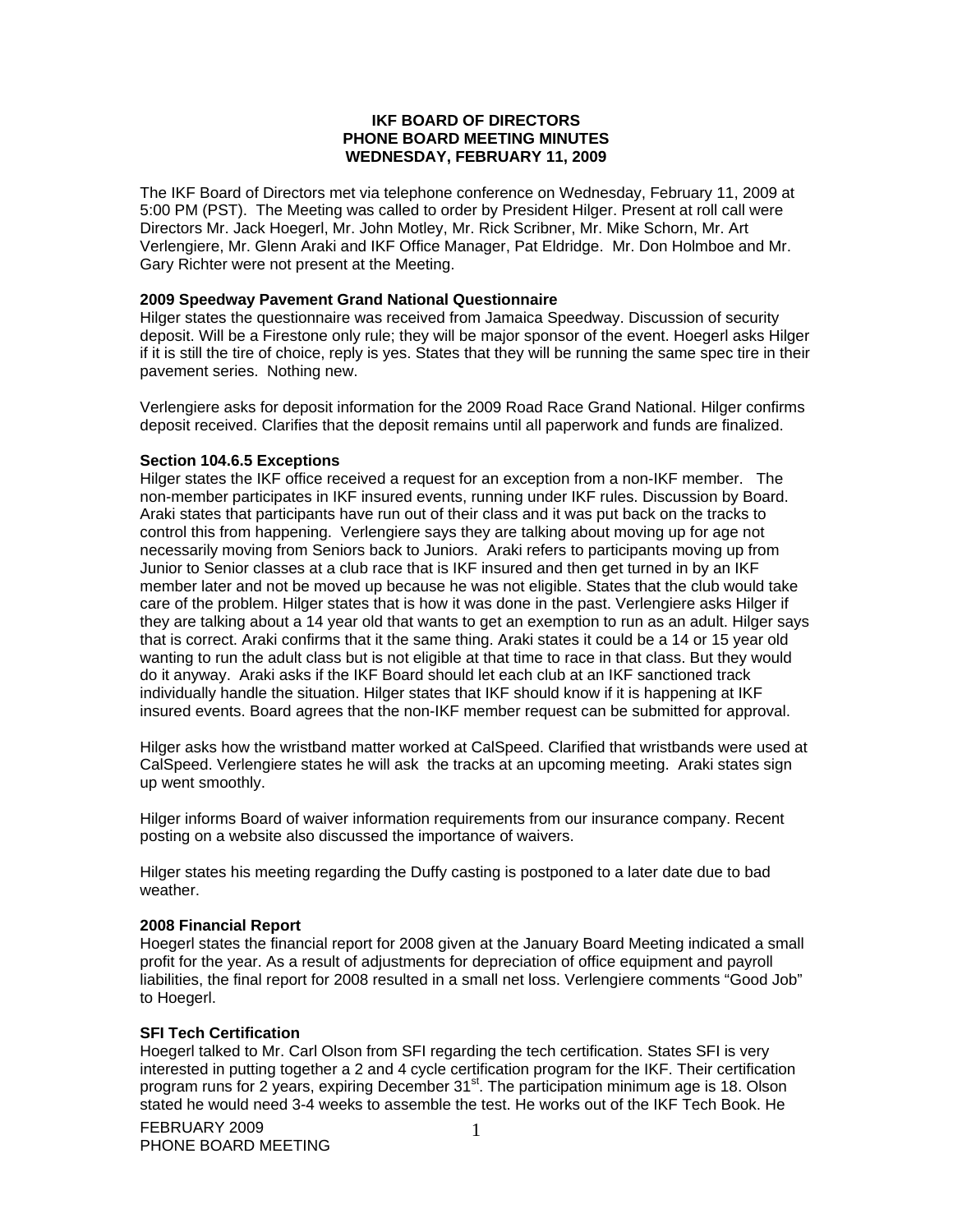puts the test together and sends to the 2 and 4 cycle committee chairmen for them to approve and/or make any changes that need to be done. After that, it is up to the IKF to have a 2 and 4 cycle tech seminar and they administer the test during that event. The tests are sent to SFI, are graded, certifications are sent out from SFI with a SFI patch to the persons who passed the test. All their work is included in our SFI yearly sanction fee. Hoegerl states his concern is when, where and how the IKF would conduct the seminars where they felt they would get some participation to cover the expenses for the event. Sounds like there are really no hang ups to go through with this process; seems very willing and able to do it. Hilger asks if they would need to pick different locations, travel wise; Hoegerl agrees. Motley gives information to the Board regarding his previous experience doing this. Hoegerl discusses previous events with Carl Olson, i.e. stand alone events, larger events. Best participation was where there were other big events going on where the people were already there. Hoegerl states he is not looking for answers tonight but feels it can be done. His concern is the two years. Feels the best time to do it would have been at the January Board Meeting. Light weekend, rooms available. Not a lot of racing is going on at that time. Discussion of how to do in the Mid West, Hilger suggests Des Moines. Hoegerl agrees. Hoegerl has no specific dates right now. Hilger suggests a letter to engine builders to see what interest they have. Motley suggests the expiration date could be July 1<sup>st</sup>. Motley states the one he attended had more non-engine builders than engine builders; persons interested in doing it to upgrade their clubs tech.

# **2009 IKF Board Meeting Locations**

Verlengiere states the Board needs to have a Board Meeting in Sacramento this year, Seattle next year. Problems in Region 11, we need to invite people, take input, really need to go to Sacramento. Hilger states it would have to be the Fall Meeting. Scribner states it is a great idea but last year when we had a meeting in Sacramento, he made flyers, posted them at the races, handed them out in all the pits, inviting them to the Meeting, and no one showed up at the Meeting. Verlengiere asks when a change can be made, Hilger replies a change can be made after the April Meeting. Verlengiere asks the Board to think about it and decide after the next meeting.

#### **2009 Road Race Grand National Tire Rule**

Verlengiere states he did not realize the tire rule for the 2009 Road Race Grand National was approved. Motley states the only classes mandated for MG tires are the set up Sprint classes. Verlengiere asks if any Board Member cares if that is the only tire contrary to the Rulebook. Verlengiere reads Holmboe's comments. Scribner asks what the rulebook says – reply is tires are open at the Road Race Grand National. Hilger asks if tires are open at every Grand National; replies are no. Hilger states Speedway is open but they go out and get a tire deal and tire rule. No spec tire program. Verlengiere asks who approves the tire rules. Hilger states the Board will pretty much follow what the Speedway Committee will do. States it helps the competitor because they only have to bring one brand of tire to the race. Verlengiere states that maybe it is a nonissue. Asks Hilger if the Board approved. Hilger met with them and had no problem approving it. One class over what the Rulebook allows – felt it would not be an issue.

#### **Rotax Front Brake Issue**

Verlengiere asks to revisit the Rotax front brake decision. Board received a letter from Jim McMillan asking to revert back to the way it was before they voted at the January Board Meeting. Motion by Verlengiere to nullify the vote re: Section 312 IKF RR GN Schedule 2009 Delete the  $6<sup>th</sup>$  paragraph: Allow a one race exemption for the 2009 Road Race Grand National to run the TaG Light and TaG Heavy classes with optional front brakes. Second by Schorn. In Favor: Araki, Hoegerl, Motley, Schorn, Scribner, Verlengiere Absent: Holmboe, Richter Passed

Verlengiere states he received a phone call regarding an announcement at the 1<sup>st</sup> Florida Winter Tour Race that the IKF was adopting the KF engine program. Verlengiere called Motley and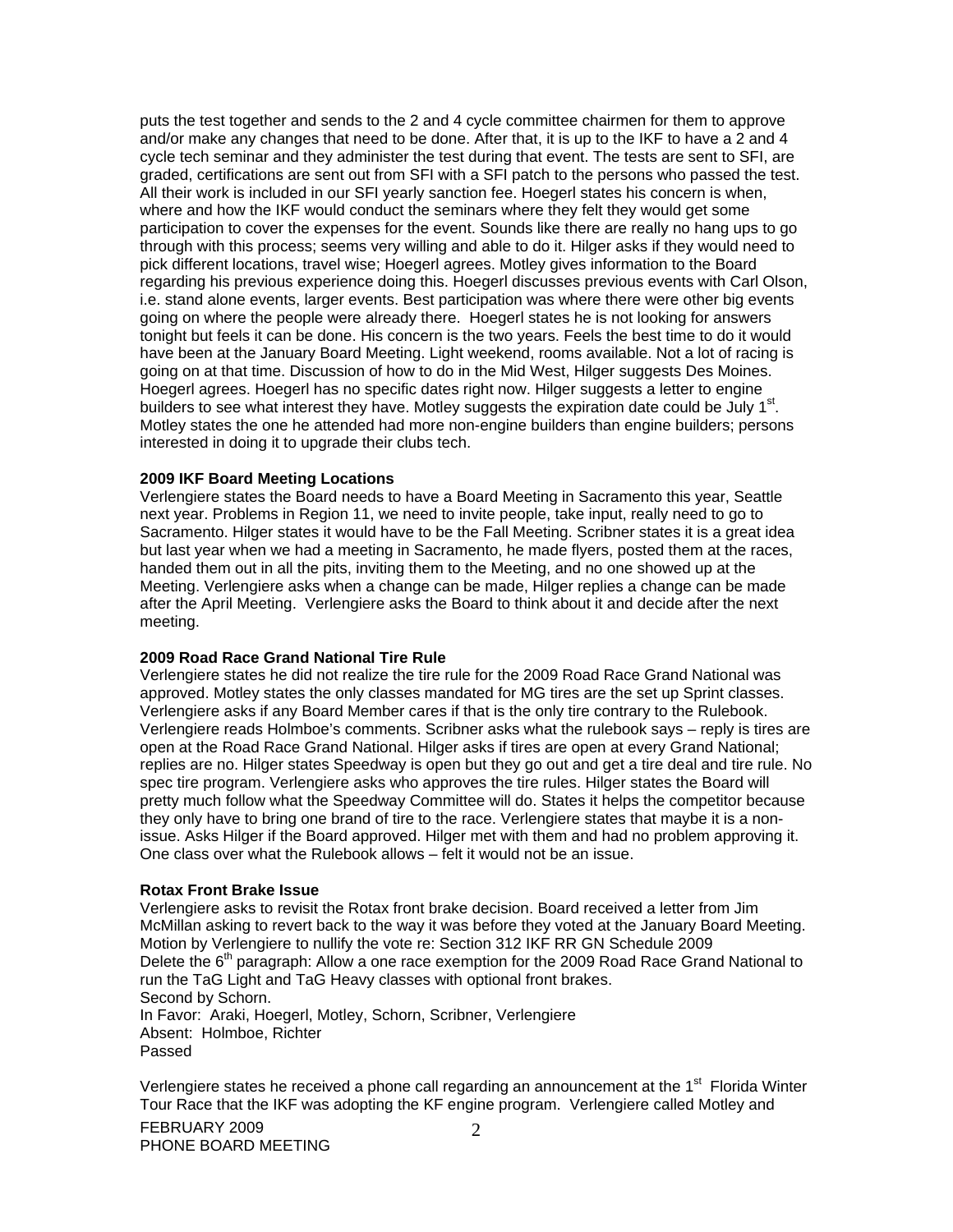shared this information. Motley believes the statement was the WKA and IKF were looking at KF engines. Is an accurate statement.

# **Clone Engine Discussion**

Verlengiere states he talked with Ralph Woodard and he is done with the testing. He gave the dyno sheet to Hilger. Verlengiere asks if he gave him anything to compare it with, Hilger says no. Hilger spoke with Lee about the flywheel thing. He said he had concerns with it, but thought if no one messed with anything, he thought it would be ok. It just died when it got to an upper range. Discussion of horsepower, rpm. Verlengiere asks if Terry has got back with anybody; Hilger has not heard anything. Hilger states that in his area a local track is looking into putting in a box stock clone with a moderately priced entry level kart. Verlengiere asks if we are still working on that, Hilger states that the 4 cycle technical committee is still proceeding with getting more data from additional testing.

# **2009 Road Race Grand National Tire Rule**

Hoegerl has concerns about the tires being selected for any of the Grand Nationals without going through the Board. This is totally new to him. If they come to the Board and say we have this deal, can we have a spec tire at the Grand Nationals; the Board had to approve it in the past. Asked how the Road Race deal went through. Hilger states when he went down there they could do it because no one else wanted to do Road Race. He worked a deal with them so they could have the Road Race Grand National. They felt the MG tire was the best tire for it. Scribner thinks that Hoegerl is trying to say the Board needs to formalize that because it is contrary to the Rulebook. So Mac needs to come to the Board, they need to vote on it, formalize it and post it on the website. Or, Hoegerl states, Hilger needed to bring it to the Board and tell him what he had to do to make it happen. Board will probably follow. Scribner feels it should be formalized and published on the website. Motley says it is a unique situation and the Board should support it. Motion by Verlengiere re: Approve MG Tires for specific classes at the 2009 Road Race Grand National. (Specific classes to be posted on the IKF website.) Second by Scribner.

In Favor: Araki, Hoegerl, Motley, Scribner, Verlengiere Opposed: Schorn Absent: Holmboe, Richter Passed

# **IKF Pre Tech Certification Form**

Motley states the pre tech form was used at the Region 7 Sprint race this past weekend. Felt it went really well, good conformance to the rules, very few issues. Explains incidents at the event. Will use inexpensive chassis tag next time to tag them once they are teched. Hoegerl asks when the tags would be put on. Motley replies they had them bring the completed paperwork to the tech area and then handed them a sticker. They will hand them an inexpensive armband with instructions on how to put them on. Suggests having plenty of spare forms at the tech area. Worked pretty well. Expected more issues with things not being in conformance. He was happy with it. Once the competitors get the swing of things, it will work well. Discussion by Araki and Motley. Motley says really thorough spot checks were done throughout the day and a lot of checking when they came through. Key was doing all the checking.

# **KF Engines**

Motley asks the Board if they have been following the KF engine thread on the internet. About slowing down the TaG Leopard and Leopard Juniors then rescinded the decision. The IKF, except in a couple of regions, does not run many Junior TaGs with Junior Leopard TaGs, a handful in Region 11 and small handful in Region 6. Comments that one of the arguments for rescinding it was all of the complaints they had on the internet. States there were 6 guys who complained a lot. Was told they did it because, if you are going to slow the Leopard down, you better slow the KF3's down as they are just as fast. He looked at that, however, the TaG Juniors were faster than the KF3's. Feels that something will be done and appropriate the IKF should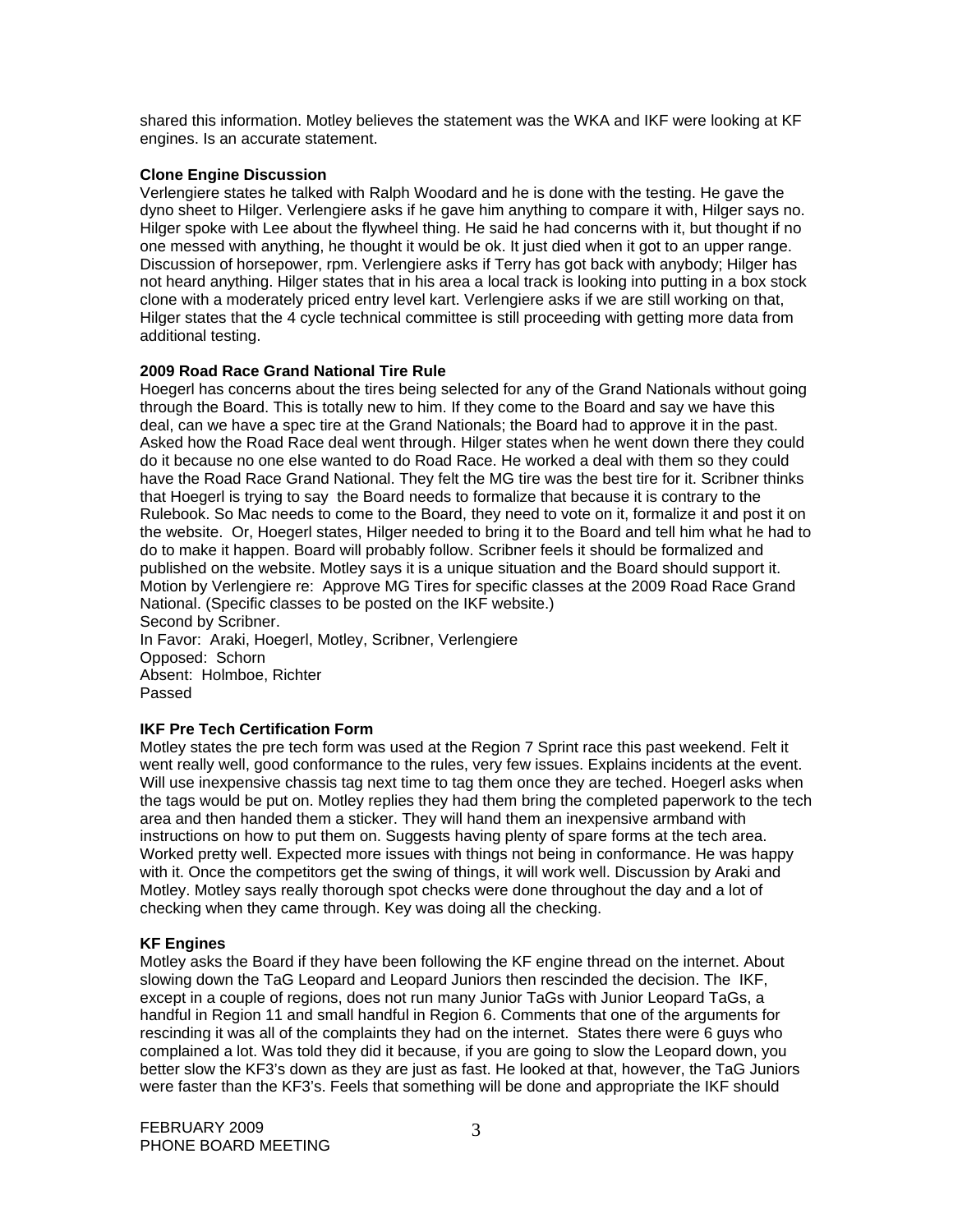follow. Scribner and Motley discuss how to slow them down. Feels some testing was flawed. Holmboe did dyno runs for him. Wants the Board to be aware of this.

## **Region 6 Local Option Classes**

Motley states last year they ran the TaG classes in Region 6 with TaG USA rules. Was not happy as there are conflicts in the rules. For 2009, there were going to change and go to all IKF. Now they are requesting to TaG USA rules in the TaG classes in Region 6. Worse this year as TaG USA will allow the 2009 Leopard. Back to local option issue and why it is a problem/issue. Schorn explains how/why this came about. No match funds from the IKF. Discussion of 2009 Leopard, which is not IKF approved.

Motley states the PRD Spec class had a tremendous turnout at the Region 7 Sprint race. And entrants came back on Sunday for the regular TaG Class. Schorn asks about the weight break for the PRD in TaG USA.

#### **Section 104.6.5 Exception**

Araki asks if the Board needs to set some type of guidelines for the approval process. Have received requests where they are not of age according to the Rulebook. Needs to be within the 12 month period of their age group. New process they are encountering. Need to set guidelines on who they approve and who they not approve. Discussion of current exception requests. Araki states that in certain senior sprint classes the competitor has to be competition age 16 , not attained age 15. Verlengiere gives history of the reasons for the exceptions. Araki gives example to Board. Lengthy discussion by Board. Verlengiere suggests the Exception Request include the classes they want to move up in. Send to Committee for verification. Board agrees.

#### **Race Scheduling**

Scribner states Region 5 Speedway scheduled two regional races on two different tracks on the same day. Was told the promoters were fine with it but he asks how the karters feel about this. Hoegerl states this was done in the past for several years. Region has 18-20 races a year, hard not to have a race on the same night. At the regional meeting, the promoters did not have a problem with it. Understands the concern about the participants. Unless they are given direction that they cannot do it, it will probably happen again. Hilger states he was at the regional meeting and argued the point, but they want to have all of their punch races in June before the Grand National because they want their punches. After the Grand National, they don't care about the punches. Hilger had one complaint –they don't travel. His problem was with one track allowing both IKF and non-IKF members on the track at a regional race. Hoegerl tells Scribner that he can send an email or newsletter out to tell them to stop doing this. Hoegerl says it has happened for many years and the promoters do not seem to care. Schorn suggests Scribner send an email to approve this time but they should start working to not have regional races on the same date. Scribner and Hoegerl agree. Hilger says the regional coordinator argued the point too but it fell on deaf ears. Hoegerl states that it should be forwarded to the coordinators and governors and they will make every attempt not to do it next year. Scribner states that he gets the regional series in all kinds of formats and is hard to figure out. Wants to develop a form for next year so everyone submits their schedule on a standardized form. Hoegerl states that the tracks want to have their races before the Nationals because their turnout is very small after the Nationals. Hilger says it keeps the racers at their local tracks to get their punches instead of traveling somewhere else before the Nationals.

### **Section 716**

Schorn discusses Section 716.16.3. Scribner states he received a call regarding this. Hoegerl asks Schorn if this came from Terry Nash; Schorn says he discussed this with Terry. Terry asked him to poll the committee members and he gave Terry the information. Verlengiere comments to Hoegerl that he hates doing things like this. He received the information this afternoon. Has not been able to make any phone calls. Schorn states that he polled the Committee Members; he did not talk to Lee Miller or Syd White. Terry talked to Syd about it. The rest of the Committee Members were in agreement. Mike Alton said Lee Miller wanted to do this also. Talked to Andy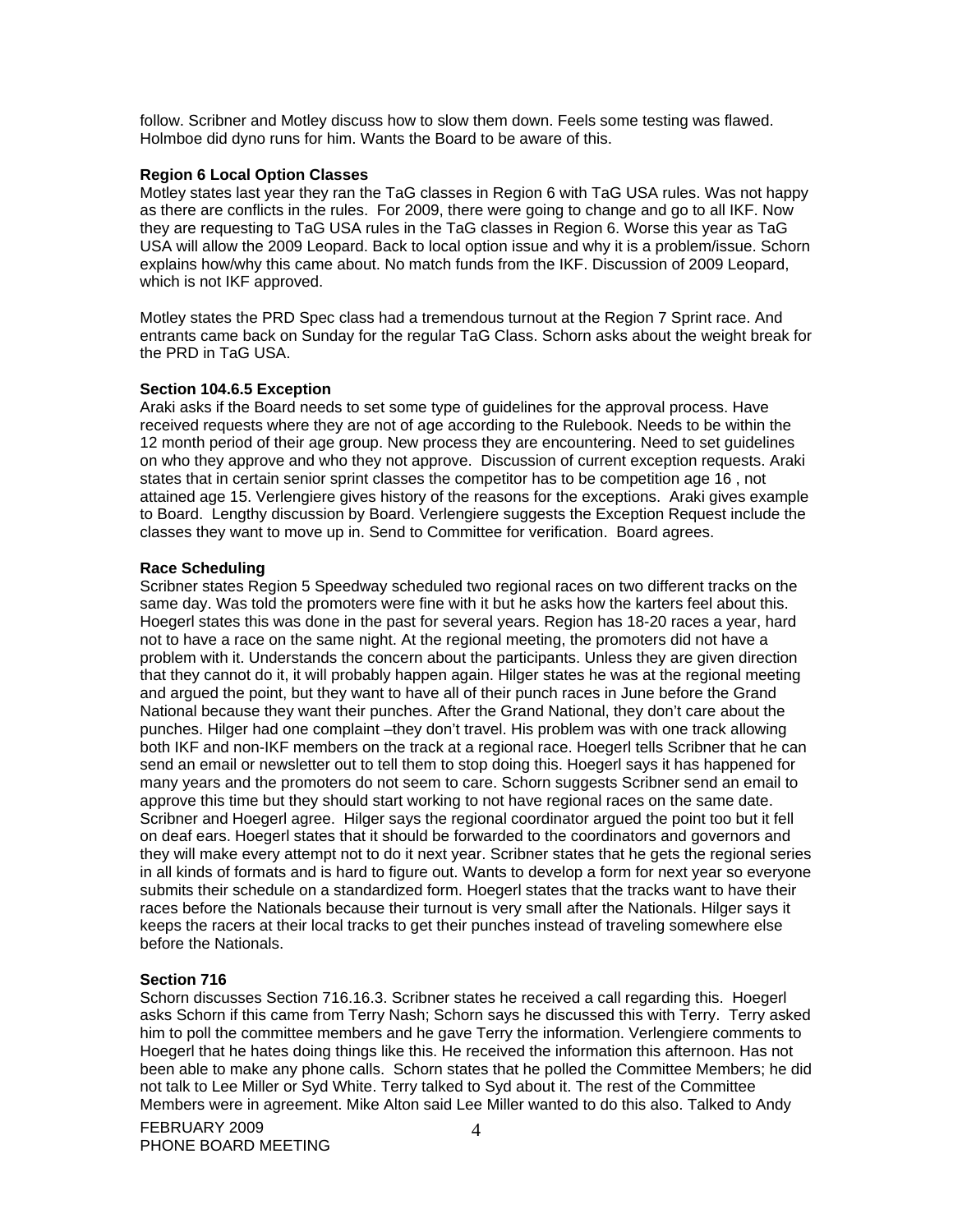Bear and couple of other engine builders, WKA trustees – all of the same opinion. Hoegerl asks about people that have built their motors by the rules as printed now – Schorn replies they are still legal. Hoegerl states it is the perception of how much horse power one makes over the other. Schorn states zero difference in the Seniors, 2/10ths of a hp in the Juniors, can make that up in tires. Schorn makes it easier for the home builder. Araki asks for and Schorn gives a history of the rule. Discussion by Board.

Motion by Scribner to accept the recommendation of Mike Schorn and Terry Nash re: Section 716.16.3 Valve Length Change to read: Minimum intake and exhaust valve length is 3.250". Second by Schorn. In Favor: Araki, Motley, Schorn, Scribner Opposed: Verlengiere Abstain: Hoegerl Absent: Holmboe, Richter

Passed

# **2009 Road Race Grand National Classes**

Schorn states they are going to run two World Formula classes if enough entries come, asks if they have a cut off date. Hilger states they were not on the original list of classes. Schorn states some local racers called him and said the classes were not on the list. Asked what they need to do to get it run. Told them to sponsor the class and put money in for it. Does not know what happened since then. Schorn states that not all of them know it is spec tires now, that might change their idea also. Schorn will support whatever they want to do; just needs to know what it is. Hilger states that. if the promoter does not feel that he will get enough entries, he should not be forced to run the class if he can drop it. Schorn wants to know what the cut off date is. Hilger does not know. Hilger will talk to Jim McMillan.

# **TaG Engine**

Motley states that next years TaG engines will be the same as this years TaG engines as they were approved through 2010. Verlengiere states his reference was to the KF Motor. Motley is not proposing anything on that; just keep in mind as potentially a solution to the problem they have with the current TaG Motors. Those motors are highly controlled in terms of what can be done on them as opposed to open. Basically why he brought that up. Thought for a change we could look at things more than a year in advance. Verlengiere is not opposed to looking at it but would like to let someone else guinea pig out there for a change. Motley says there will be plenty of guinea pigging. They have been running internationally now for the third year. Verlengiere states they had tabled a decision. Motley says they will continue to look at it, monitor it and see what changes are made. Verlengiere agrees.

# **Director Position**

Hilger states he had not yet received a formal resignation letter from Gary Richter. Discussion of possible appointees by Board.

# **2009 Road Race Grand National Tech Director**

Discussion by Board re: Tech Director for the event. Motley spoke with Jim McMillan today. McMillan requested Motley for the event; also wants him to be in charge of tech for the event. Motley accepts the appointment as Tech Director for the 2009 Road Race Grand Nationals.

# **Redraw Region 7/11 Lines**

Scribner states it is not time to do this. Scribner, Araki and the Region 11 Coordinator had a meeting 2-3 weeks ago to identify problems, laid out some possible fixes for next year; it is still a work in progress. Wants to see the race season progress a little bit to see what the mood is, what kind of participation they are getting, etc. before they make any drastic moves to redraw the lines. Scribner tables this matter to the September Board Meeting.

# **RFP**

FEBRUARY 2009 PHONE BOARD MEETING Board discusses the RFP for tires.